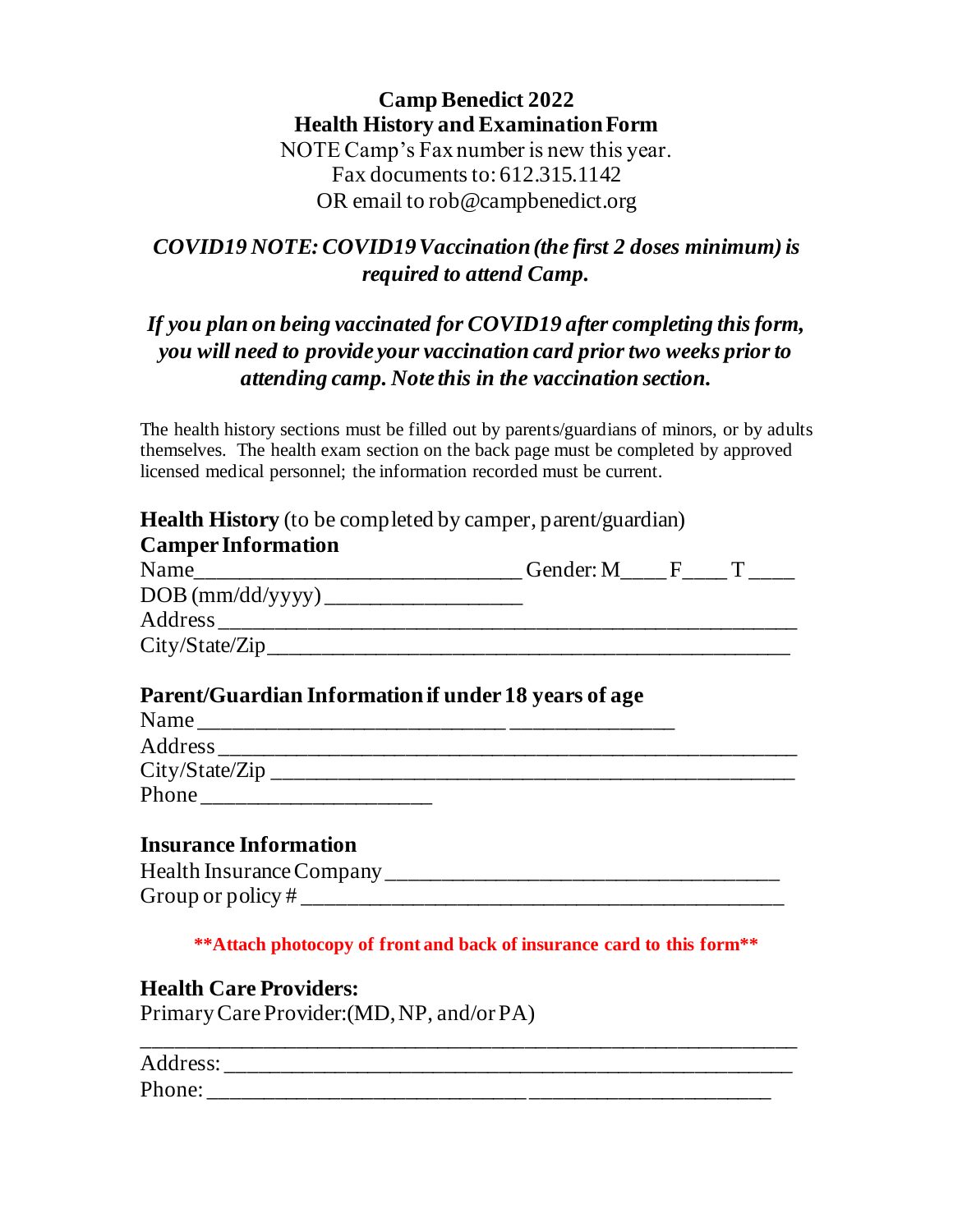| <b>Emergency Contact Information:</b> |  |
|---------------------------------------|--|
| Name                                  |  |
|                                       |  |
| Name                                  |  |
| Phone                                 |  |

## **Medications:**

Medications must be in the original container or in a medication box labeled with the camper's name and sealed in a zip lock bag. All medications will be turned into the camp nurse upon arrival for the safety of all campers on site. Medications will be administered by the camp nurse. Dispensing hours posted in the mess hall. Medication boxes, pill containers will be returned to each camper following breakfast on the last day of camp.

**Name: \_\_\_\_\_\_\_\_\_\_\_\_\_** authorize Camp Benedict staff to seek emergency transportation and medical treatment if necessary on my behalf. I agree to the release of any records necessary for treatment, referral, billing, or insurance purposes.

I release Camp Benedict staff and its affiliates from any and all liability while participating in camp or any voluntary camp activities.

| Signature of parent/guardian or adult camper/staffer |        |  |
|------------------------------------------------------|--------|--|
| <b>Printed Name</b>                                  |        |  |
| Signature                                            | Date   |  |
| Relationship to camper: Self                         | Other: |  |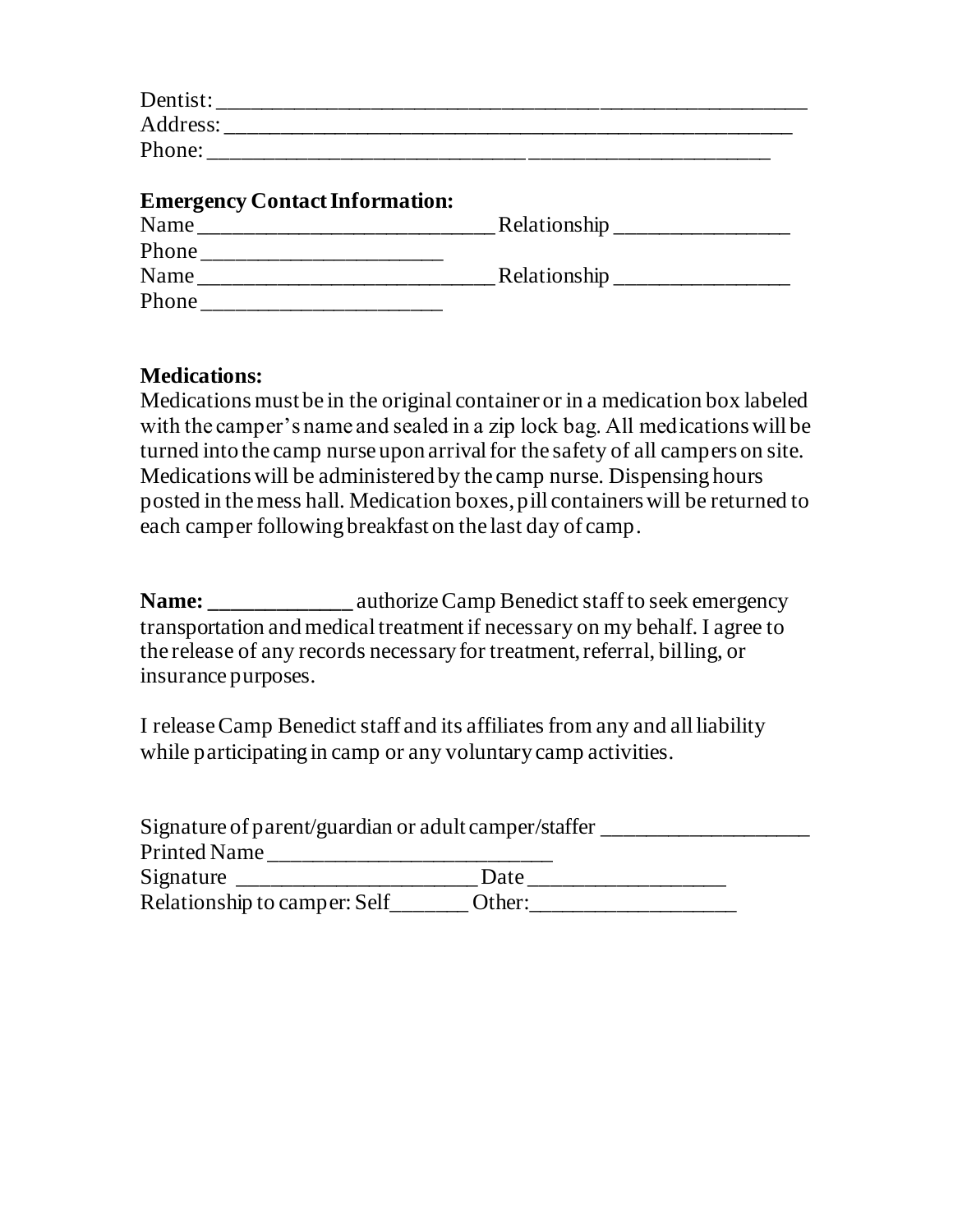## **Health History—CampBenedict To Be Completed by Medical Provider:**

**Name:\_\_\_\_\_\_\_\_\_\_\_\_\_\_\_\_\_\_\_\_\_\_\_\_\_\_\_\_\_\_\_\_\_**is medically stable and able to participate in all camp activities which may include but is not limited to horseback riding, massage, pontoon, swimming, fishing, basketball, walking.

\_\_\_\_\_\_\_\_\_\_\_\_\_\_\_\_\_\_\_\_\_ \_\_\_\_\_\_\_\_\_\_\_\_\_\_\_\_\_\_\_\_\_\_\_\_\_\_\_\_\_\_\_\_\_\_\_\_\_ \_\_\_\_\_\_\_\_\_\_\_\_\_\_\_\_\_\_\_\_\_ \_\_\_\_\_\_\_\_\_\_\_\_\_\_\_\_\_\_\_\_\_\_\_\_\_\_\_\_\_\_\_\_\_\_\_\_\_ \_\_\_\_\_\_\_\_\_\_\_\_\_\_\_\_\_\_\_\_\_ \_\_\_\_\_\_\_\_\_\_\_\_\_\_\_\_\_\_\_\_\_\_\_\_\_\_\_\_\_\_\_\_\_\_\_\_\_ \_\_\_\_\_\_\_\_\_\_\_\_\_\_\_\_\_\_\_\_\_ \_\_\_\_\_\_\_\_\_\_\_\_\_\_\_\_\_\_\_\_\_\_\_\_\_\_\_\_\_\_\_\_\_\_\_\_\_\_

#### **Allergies:**

Please list all allergies (Medication, food, environmental) Allergen: Reaction:

#### **Medications:**

Complete Medication List or Attach copy of ALL Current medications (including over-the-counter or nonprescription drugs, herbals, vitamins). **Bring enough medication to last the entire time at camp**.

| <b>Name of Medication</b> | <b>Dose</b> | Frequency |
|---------------------------|-------------|-----------|
|                           |             |           |
|                           |             |           |
|                           |             |           |
|                           |             |           |
|                           |             |           |
|                           |             |           |
|                           |             |           |
|                           |             |           |
|                           |             |           |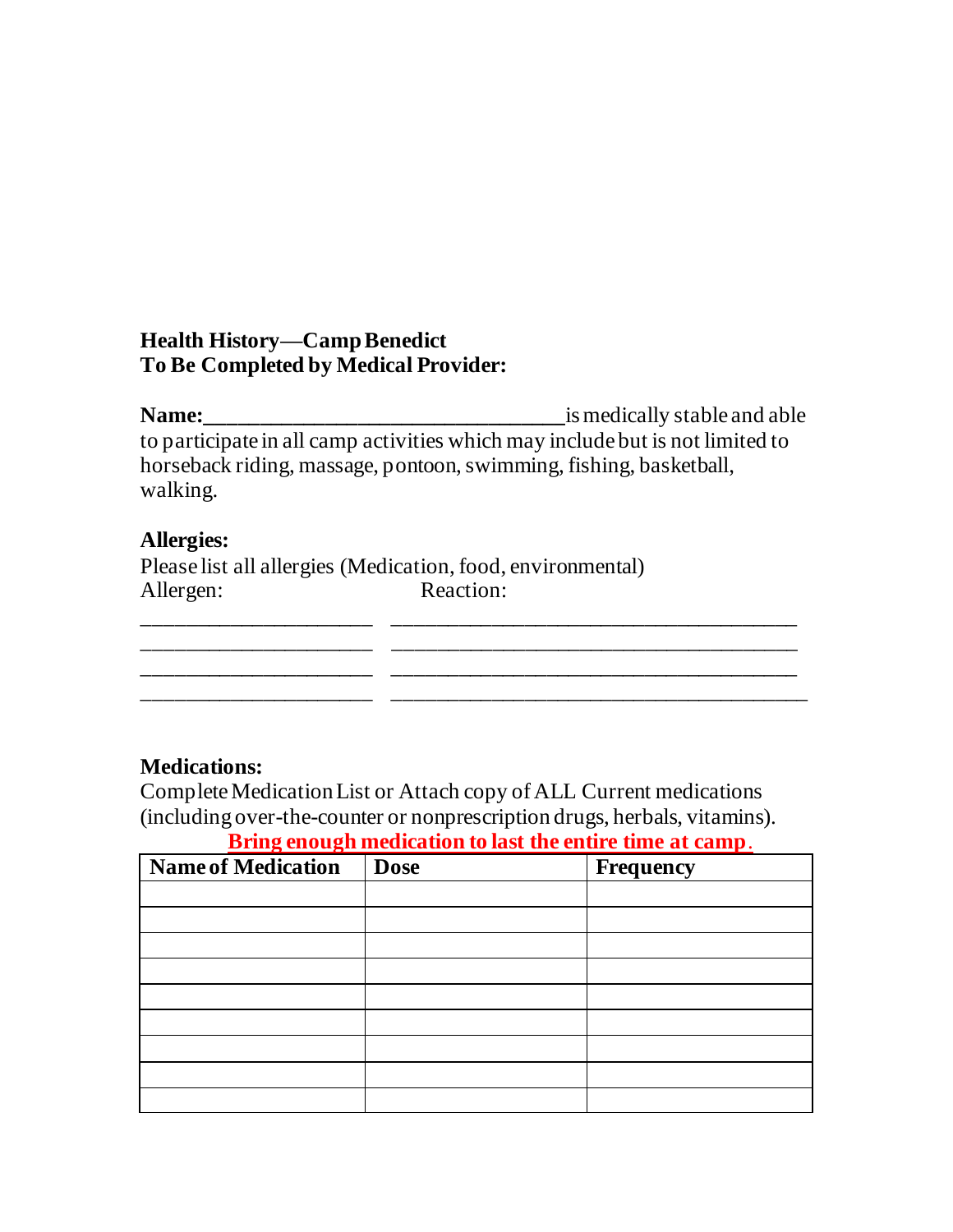| <b>Immunizations:</b> (may attach printed list)                                                                                                                                                                           |                   |            |
|---------------------------------------------------------------------------------------------------------------------------------------------------------------------------------------------------------------------------|-------------------|------------|
| Please give all dates (MM/YY) of immunization for                                                                                                                                                                         |                   |            |
| Tetanus (TD/TDaP)                                                                                                                                                                                                         |                   |            |
| Polio                                                                                                                                                                                                                     |                   |            |
| <b>MMR</b>                                                                                                                                                                                                                |                   |            |
| Hepatitis B<br>————— ————— ————                                                                                                                                                                                           |                   |            |
| Varicella (chicken pox) $\frac{1}{2}$                                                                                                                                                                                     |                   |            |
| Haemophilus influenza B $\_\_$                                                                                                                                                                                            |                   |            |
|                                                                                                                                                                                                                           |                   |            |
|                                                                                                                                                                                                                           |                   |            |
| $\text{COVID19:}\text{Dates of Vaccinations:}\ 1^{\text{st}}\text{Dose}\_$ 2 <sup>nd</sup> Dose                                                                                                                           |                   |            |
| <b>Booster</b>                                                                                                                                                                                                            |                   |            |
| Indicate which of the following the camper has had.<br>______ Measles<br>_____German measles<br>$\frac{1}{2}$ Mumps<br>$\frac{1}{2}$ Chicken pox<br>_____Hepatitis A<br>________ Hepatitis B<br>$\frac{1}{2}$ Hepatitis C |                   |            |
| Has/does the participant:<br>Recent injury, illness or hospitalization or surgery?<br>Chronic health problem?                                                                                                             | Yes No<br>____ __ | _____ ____ |
|                                                                                                                                                                                                                           |                   |            |
| Head injury or loss on consciousness?                                                                                                                                                                                     |                   | ___ __     |
| Wear glasses, contacts or protective eye wear?                                                                                                                                                                            |                   |            |
|                                                                                                                                                                                                                           | ————————          |            |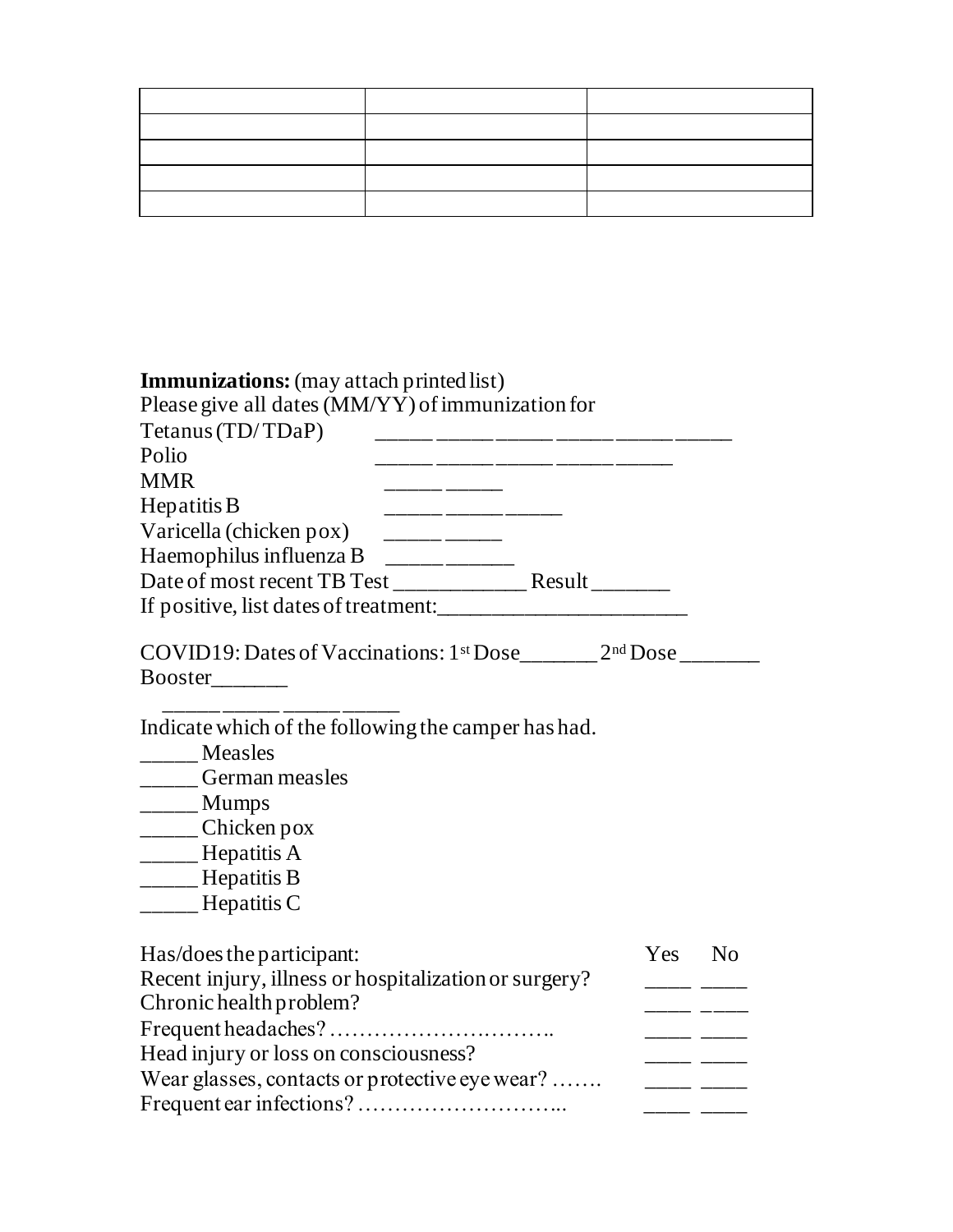| Seizures?                                |  |
|------------------------------------------|--|
|                                          |  |
| Heart attack?                            |  |
|                                          |  |
|                                          |  |
| Had mononucleosis in the past 12 months? |  |
|                                          |  |
| Bipolar?                                 |  |
| Schizophrenia?                           |  |
| Drug Dependence?                         |  |
| Alcohol Dependence?                      |  |
| Joint problems?                          |  |

Please explain any "yes" responses to the above questions:

| Vital Signs: $BP$     |         | O <sub>2</sub> Sats |
|-----------------------|---------|---------------------|
| Weight:               | Height: |                     |
| Dietary restrictions: |         |                     |
|                       |         |                     |

\_\_\_\_\_\_\_\_\_\_\_\_\_\_\_\_\_\_\_\_\_\_\_\_\_\_\_\_\_\_\_\_\_\_\_\_\_\_\_\_\_\_\_\_\_\_\_\_\_\_\_\_\_\_\_\_\_\_\_\_\_